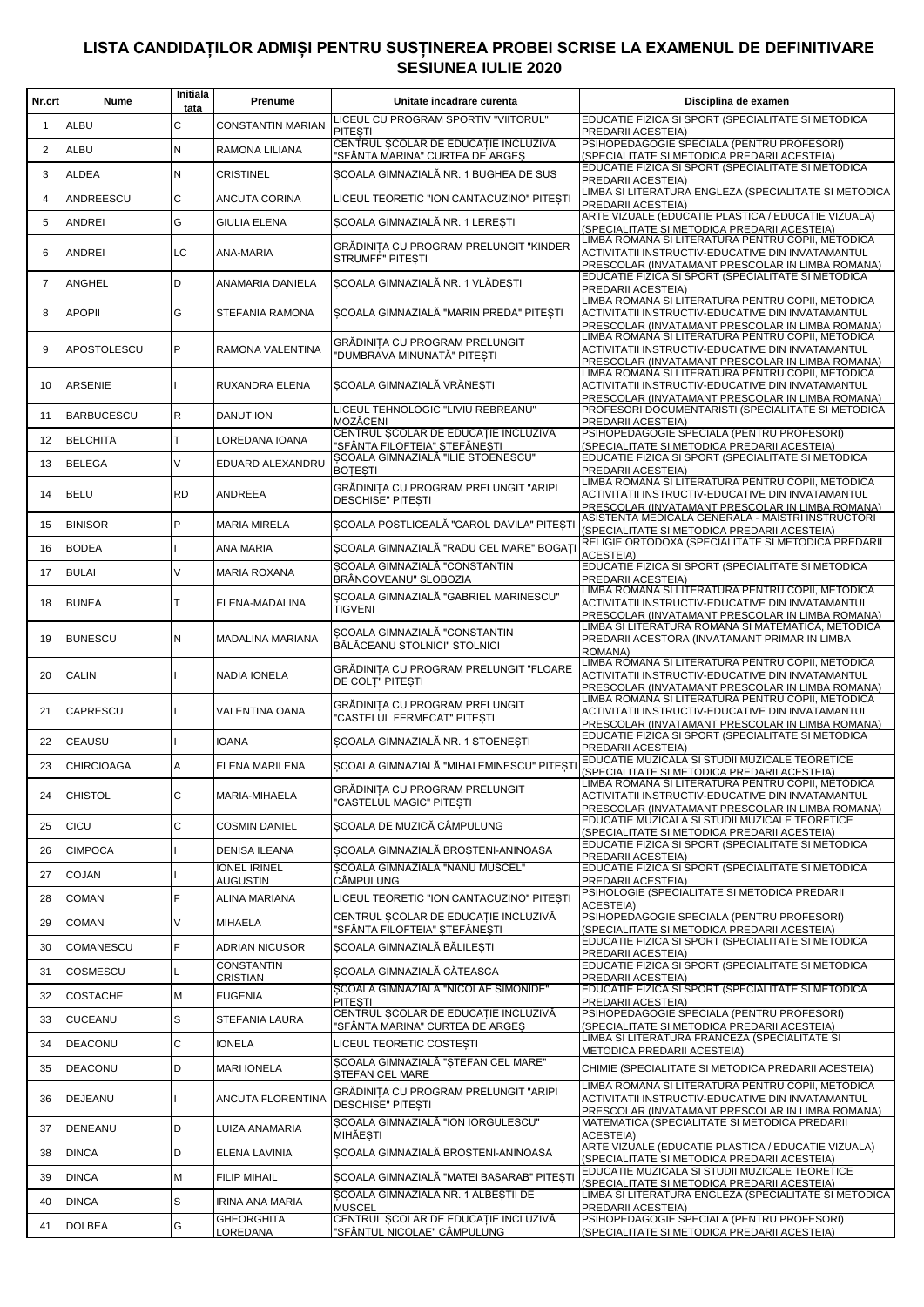| Nr.crt   | Nume                                 | Initiala<br>tata | Prenume                                             | Unitate incadrare curenta                                                                                    | Disciplina de examen                                                                                                                                                                                |
|----------|--------------------------------------|------------------|-----------------------------------------------------|--------------------------------------------------------------------------------------------------------------|-----------------------------------------------------------------------------------------------------------------------------------------------------------------------------------------------------|
| 42       | <b>DRAGUTOIU</b>                     | G                | MARIANA ADELINA                                     | SCOALA GIMNAZIALĂ "VIRGIL CALOTESCU"<br><b>BASCOV</b>                                                        | LIMBA ROMANA SI LITERATURA PENTRU COPII. METODICA<br>ACTIVITATII INSTRUCTIV-EDUCATIVE DIN INVATAMANTUL<br>PRESCOLAR (INVATAMANT PRESCOLAR IN LIMBA ROMANA)                                          |
| 43       | <b>DREJOI</b>                        |                  | ELENA MADALINA                                      |                                                                                                              | LIMBA ROMANA SI LITERATURA PENTRU COPII, METODICA<br>SCOALA GIMNAZIALĂ "MIHAI EMINESCU" BRADU ACTIVITATII INSTRUCTIV-EDUCATIVE DIN INVATAMANTUL<br>PRESCOLAR (INVATAMANT PRESCOLAR IN LIMBA ROMANA) |
| 44       | <b>DUMBRAVA</b>                      | N                | ROXANA MARIA                                        | SCOALA GIMNAZIALĂ "MIRCEA CEL BĂTRÂN"<br><b>PITESTI</b>                                                      | LIMBA SI LITERATURA ROMANA SI MATEMATICA, METODICA<br>PREDARII ACESTORA (INVATAMANT PRIMAR IN LIMBA<br>ROMANA)                                                                                      |
| 45       | <b>DUMITRASCU</b>                    | M                | <b>ELENA</b>                                        | SCOALA GIMNAZIALĂ "PETRE TUDOSE"<br>MĂLURENI                                                                 | CULTURA CIVICA (SPECIALITATE SI METODICA PREDARII<br><b>ACESTEIA)</b>                                                                                                                               |
| 46       | <b>DUMITRU</b>                       | E                | ALEXANDRA ELENA                                     | SCOALA GIMNAZIALĂ NR. 1 BUDEASA                                                                              | LIMBA SI LITERATURA ROMANA SI MATEMATICA, METODICA<br>PREDARII ACESTORA (INVATAMANT PRIMAR IN LIMBA<br>ROMANA)                                                                                      |
| 47       | <b>ENE</b>                           | C                | CEZARINA BIANCA                                     | GRĂDINIȚA CU PROGRAM PRELUNGIT "RAY<br>KINDERGARTEN" STEFÄNESTI                                              | LIMBA ROMANA SI LITERATURA PENTRU COPII, METODICA<br>ACTIVITATII INSTRUCTIV-EDUCATIVE DIN INVATAMANTUL<br>PRESCOLAR (INVATAMANT PRESCOLAR IN LIMBA ROMANA)                                          |
| 48       | <b>FILIPESCU</b>                     |                  | <b>MARIA LUCIANA</b>                                | GRĂDINITA CU PROGRAM PRELUNGIT<br>'LUMINIȘUL PĂDURII" PITEȘTI                                                | LIMBA ROMANA SI LITERATURA PENTRU COPII, METODICA<br>ACTIVITATII INSTRUCTIV-EDUCATIVE DIN INVATAMANTUL<br>PRESCOLAR (INVATAMANT PRESCOLAR IN LIMBA ROMANA)                                          |
| 49       | GAMANUS                              | C                | <b>GABRIELA VIORICA</b>                             | SCOALA GIMNAZIALĂ BRATIA-CIOMĂGESTI                                                                          | LIMBA ROMANA SI LITERATURA PENTRU COPII, METODICA<br>ACTIVITATII INSTRUCTIV-EDUCATIVE DIN INVATAMANTUL<br>PRESCOLAR (INVATAMANT PRESCOLAR IN LIMBA ROMANA)                                          |
| 50       | <b>GENTEA</b>                        | D                | <b>AURA GEORGIANA</b>                               | COLEGIUL TEHNIC "ARMAND CĂLINESCU"<br><b>PITESTI</b>                                                         | BIOLOGIE (SPECIALITATE SI METODICA PREDARII ACESTEIA)                                                                                                                                               |
| 51       | <b>GHEORGHITA</b>                    | M                | LAURA GEORGIANA                                     | SCOALA GIMNAZIALĂ "NICOLAE CRETULESCU"<br><b>LEORDENI</b>                                                    | LIMBA SI LITERATURA ROMANA SI MATEMATICA, METODICA<br>PREDARII ACESTORA (INVATAMANT PRIMAR IN LIMBA<br>ROMANA)                                                                                      |
| 52       | <b>GHIGA</b>                         | P                | <b>IOANA CAMELIA</b>                                | ȘCOALA GIMNAZIALĂ BĂICULEȘTI                                                                                 | LIMBA SI LITERATURA ROMANA (SPECIALITATE SI METODICA<br>PREDARII ACESTEIA)                                                                                                                          |
| 53       | <b>GHIGHILA</b>                      | M                | <b>FLORIN NARCIS</b>                                | SCOALA GIMNAZIALĂ "MARIN BRANISTE"<br>SUSENI                                                                 | EDUCATIE MUZICALA SI STUDII MUZICALE TEORETICE<br>(SPECIALITATE SI METODICA PREDARII ACESTEIA)                                                                                                      |
| 54       | <b>GHILENCEA</b>                     | N                | <b>ANORINA ELENA</b>                                | SCOALA GIMNAZIALĂ NR. 1 PIETROSANI                                                                           | CULTURA CIVICA (SPECIALITATE SI METODICA PREDARII<br><b>ACESTEIA)</b>                                                                                                                               |
| 55       | GHINEA-CRISTESCU V<br><b>GRIGUTA</b> |                  | <b>IOANA</b>                                        | SCOALA GIMNAZIALĂ DOBRESTI                                                                                   | BIOLOGIE (SPECIALITATE SI METODICA PREDARII ACESTEIA)<br>EDUCATIE FIZICA SI SPORT (SPECIALITATE SI METODICA                                                                                         |
| 56       |                                      | IB               | <b>GEANINA</b>                                      | SCOALA GIMNAZIALĂ BRATIA-CIOMĂGEȘTI                                                                          | PREDARII ACESTEIA)<br>ELECTROTEHNICA, ELECTROMECANICA (SPECIALITATE SI                                                                                                                              |
| 57       | HERESANU                             | Z                | ANA GEORGETA<br><b>GEORGIANA</b>                    | LICEUL TEHNOLOGIC AUTO CURTEA DE ARGES                                                                       | METODICA PREDARII ACESTEIA)<br>MATEMATICA (SPECIALITATE SI METODICA PREDARII                                                                                                                        |
| 58       | IANCU                                | G                | ANDREEA                                             | SCOALA GIMNAZIALĂ BRATIA-CIOMĂGESTI                                                                          | <b>ACESTEIA)</b><br>LIMBA SI LITERATURA ENGLEZA (SPECIALITATE SI METODICA                                                                                                                           |
| 59       | <b>IDORAS</b>                        | C                |                                                     | MADALINA COSTINELA SCOALA GIMNAZIALĂ BRATIA-CIOMĂGEȘTI                                                       | PREDARII ACESTEIA)<br>LIMBA SI LITERATURA ROMANA SI MATEMATICA, METODICA                                                                                                                            |
| 60       | ILIE                                 | М                | MARIA MAGDALENA                                     | SCOALA GIMNAZIALĂ NR. 1 POIANA LACULUI                                                                       | PREDARII ACESTORA (INVATAMANT PRIMAR IN LIMBA<br>ROMANA)<br>CONSILIERE PSIHOPEDAGOGICA (SPECIALITATE SI                                                                                             |
| 61       | IOANAS                               | N                | <b>CAMELIA</b>                                      | ȘCOALA GIMNAZIALĂ BĂICULEȘTI<br>CENTRUL ȘCOLAR DE EDUCAȚIE INCLUZIVĂ                                         | METODICA PREDARII ACESTEIA)<br>PSIHOPEDAGOGIE SPECIALA (PENTRU PROFESORI)                                                                                                                           |
| 62       | <b>IONICA</b>                        | E                | <b>ELENA</b>                                        | "SFÂNTA MARINA" CURTEA DE ARGES                                                                              | (SPECIALITATE SI METODICA PREDARII ACESTEIA)<br>LIMBA SI LITERATURA ENGLEZA (SPECIALITATE SI METODICA                                                                                               |
| 63       | <b>IORDACHE</b>                      | G                | <b>CRISTIANA RALUCA</b>                             | SCOALA GIMNAZIALĂ MORĂRESTI                                                                                  | PREDARII ACESTEIA)<br>LIMBA ROMANA SI LITERATURA PENTRU COPII, METODICA                                                                                                                             |
| 64       | <b>IORDACHE</b>                      | M                | <b>MANUELA</b>                                      | GRĂDINIȚA CU PROGRAM PRELUNGIT<br>"ACADEMIA PITICILOR" CURTEA DE ARGES                                       | ACTIVITATII INSTRUCTIV-EDUCATIVE DIN INVATAMANTUL<br>PRESCOLAR (INVATAMANT PRESCOLAR IN LIMBA ROMANA)                                                                                               |
| 65<br>66 | LAZAR<br>LIXANDROIU                  | M<br>V           | <b>CORNELIA FLORINA</b><br><b>FLORINA ALEXANDRA</b> | ȘCOALA GIMNAZIALĂ NR. 1 HÎRTIEȘTI<br>SCOALA GIMNAZIALĂ "IOSIF CATRINESCU"                                    | ISTORIE (SPECIALITATE SI METODICA PREDARII ACESTEIA)<br>LIMBA SI LITERATURA ROMANA (SPECIALITATE SI METODICA                                                                                        |
| 67       | <b>MANCIU</b>                        | V                | <b>STEFĂNICA</b>                                    | DRAGOSLAVELE<br>LICEUL TEHNOLOGIC TOPOLOVENI                                                                 | PREDARII ACESTEIA)<br>LIMBA SI LITERATURA FRANCEZA (SPECIALITATE SI                                                                                                                                 |
|          |                                      |                  |                                                     | SCOALA GIMNAZIALĂ "TUDOR VLADIMIRESCU"                                                                       | METODICA PREDARII ACESTEIA)<br>GEOGRAFIE (SPECIALITATE SI METODICA PREDARII                                                                                                                         |
| 68       | <b>MARES</b>                         |                  | DIANA MARIA                                         | <b>PITESTI</b>                                                                                               | <b>ACESTEIA)</b><br>ARTE VIZUALE (EDUCATIE PLASTICA / EDUCATIE VIZUALA)                                                                                                                             |
| 69       | MARINESCU                            | E                | <b>LAURA CONSTANTA</b>                              | SCOALA GIMNAZIALĂ NR. 1 COSTESTI                                                                             | (SPECIALITATE SI METODICA PREDARII ACESTEIA)<br>LIMBA ROMANA SI LITERATURA PENTRU COPII, METODICA                                                                                                   |
| 70       | MARINESCU                            | F.               | NICOLETA IRINA                                      | GRĂDINITA CU PROGRAM PRELUNGIT "RAY<br>KINDERGARTEN" ȘTEFĂNEȘTI<br><b>COLEGIUL NATIONAL "DINICU GOLESCU"</b> | ACTIVITATII INSTRUCTIV-EDUCATIVE DIN INVATAMANTUL<br>PRESCOLAR (INVATAMANT PRESCOLAR IN LIMBA ROMANA)                                                                                               |
| 71       | <b>MARIUTEI</b>                      | D                | <b>DANIELA MARIA</b>                                | <b>CÂMPULUNG</b>                                                                                             | ECONOMIE SI EDUCATIE ANTREPRENORIALA (SPECIALITATE<br>SI METODICA PREDARII ACESTEIA)                                                                                                                |
| 72       | <b>MATEI</b>                         | Α                |                                                     | MARIANA GEORGIANA LICEUL DE ARTE "DINU LIPATTI" PITESTI                                                      | EDUCATIE MUZICALA SPECIALIZATA (ARTA VOCALA, MUZICA<br>INSTRUMENTALA) (SPECIALITATE SI METODICA PREDARII<br><b>ACESTEIA)</b>                                                                        |
| 73       | <b>MATEI</b>                         | D                | ALINA GABRIELA                                      | LICEUL TEHNOLOGIC "LIVIU REBREANU"<br>MOZĂCENI                                                               | LIMBA SI LITERATURA ROMANA SI MATEMATICA, METODICA<br>PREDARII ACESTORA (INVATAMANT PRIMAR IN LIMBA<br>ROMANA)                                                                                      |
| 74       | <b>MICU</b>                          | M                | MIHAELA ALONDRA                                     | SCOALA GIMNAZIALĂ "ION MINULESCU" PITESTI                                                                    | LIMBA SI LITERATURA ROMANA (SPECIALITATE SI METODICA<br>PREDARII ACESTEIA)                                                                                                                          |
| 75       | MINCĂ                                | G                | <b>IONELA</b>                                       | SCOALA GIMNAZIALĂ "ILIE STĂNCULESCU"<br><b>RÂCA</b>                                                          | MATEMATICA (SPECIALITATE SI METODICA PREDARII<br><b>ACESTEIA)</b>                                                                                                                                   |
| 76       | <b>MIRANCEA</b>                      | N                | <b>ELIAZAR</b>                                      | SCOALA POSTLICEALĂ "CAROL DAVILA" PITEȘTI                                                                    | MEDICINA GENERALA (SPECIALITATE SI METODICA PREDARII<br><b>ACESTEIA)</b>                                                                                                                            |
| 77       | <b>MITA</b>                          | G                | <b>CRISTINA</b>                                     | LICEUL DE ARTE "DINU LIPATTI" PITEȘTI                                                                        | ECONOMIE SI EDUCATIE ANTREPRENORIALA (SPECIALITATE<br>SI METODICA PREDARII ACESTEIA)                                                                                                                |
| 78       | MITRACHE                             |                  | CATALINA MIHAELA                                    | ȘCOALA POSTLICEALĂ "CAROL DAVILA" PITEȘTI                                                                    | KINETOTERAPIE (SPECIALITATE SI METODICA PREDARII<br><b>ACESTEIA)</b>                                                                                                                                |
| 79       | <b>MOCANU</b>                        |                  | <b>GHEORGHE</b>                                     | SCOALA GIMNAZIALĂ "MIRCEA CEL BĂTRÂN"<br><b>PITESTI</b>                                                      | MATEMATICA (SPECIALITATE SI METODICA PREDARII<br><b>ACESTEIA)</b>                                                                                                                                   |
| 80       | <b>MOICEANU</b>                      | C                | <b>STEFAN</b>                                       | COLEGIUL NAȚIONAL "ION C. BRĂTIANU" PITEȘTI                                                                  | PSIHOLOGIE (SPECIALITATE SI METODICA PREDARII<br><b>ACESTEIA)</b>                                                                                                                                   |
| 81       | <b>NAE</b>                           | G                | CATELUTA                                            | CENTRUL SCOLAR DE EDUCATIE INCLUZIVĂ<br>'SFÂNTA MARINA" CURTEA DE ARGES                                      | PSIHOPEDAGOGIE SPECIALA (PENTRU PROFESORI)<br>(SPECIALITATE SI METODICA PREDARII ACESTEIA)                                                                                                          |
| 82       | NEACSU                               | M.E              | MADALINA DENISA                                     | SCOALA GIMNAZIALĂ NR. 1 UDA                                                                                  | LIMBA ROMANA SI LITERATURA PENTRU COPII, METODICA<br>ACTIVITATII INSTRUCTIV-EDUCATIVE DIN INVATAMANTUL<br>PRESCOLAR (INVATAMANT PRESCOLAR IN LIMBA ROMANA)                                          |
| 83       | NECSULESCU                           | L                | IOANA ADELINA                                       | SCOALA GIMNAZIALĂ NR. 1 PIETROȘANI                                                                           | MATEMATICA (SPECIALITATE SI METODICA PREDARII<br><b>ACESTEIA)</b>                                                                                                                                   |
| 84       | NEDELCU                              | S                | ANA MARIA                                           | GRÅDINITA CU PROGRAM PRELUNGIT<br>'CASTELUL MAGIC" PITESTI                                                   | LIMBA ROMANA SI LITERATURA PENTRU COPII, METODICA<br>ACTIVITATII INSTRUCTIV-EDUCATIVE DIN INVATAMANTUL<br>PRESCOLAR (INVATAMANT PRESCOLAR IN LIMBA ROMANA)                                          |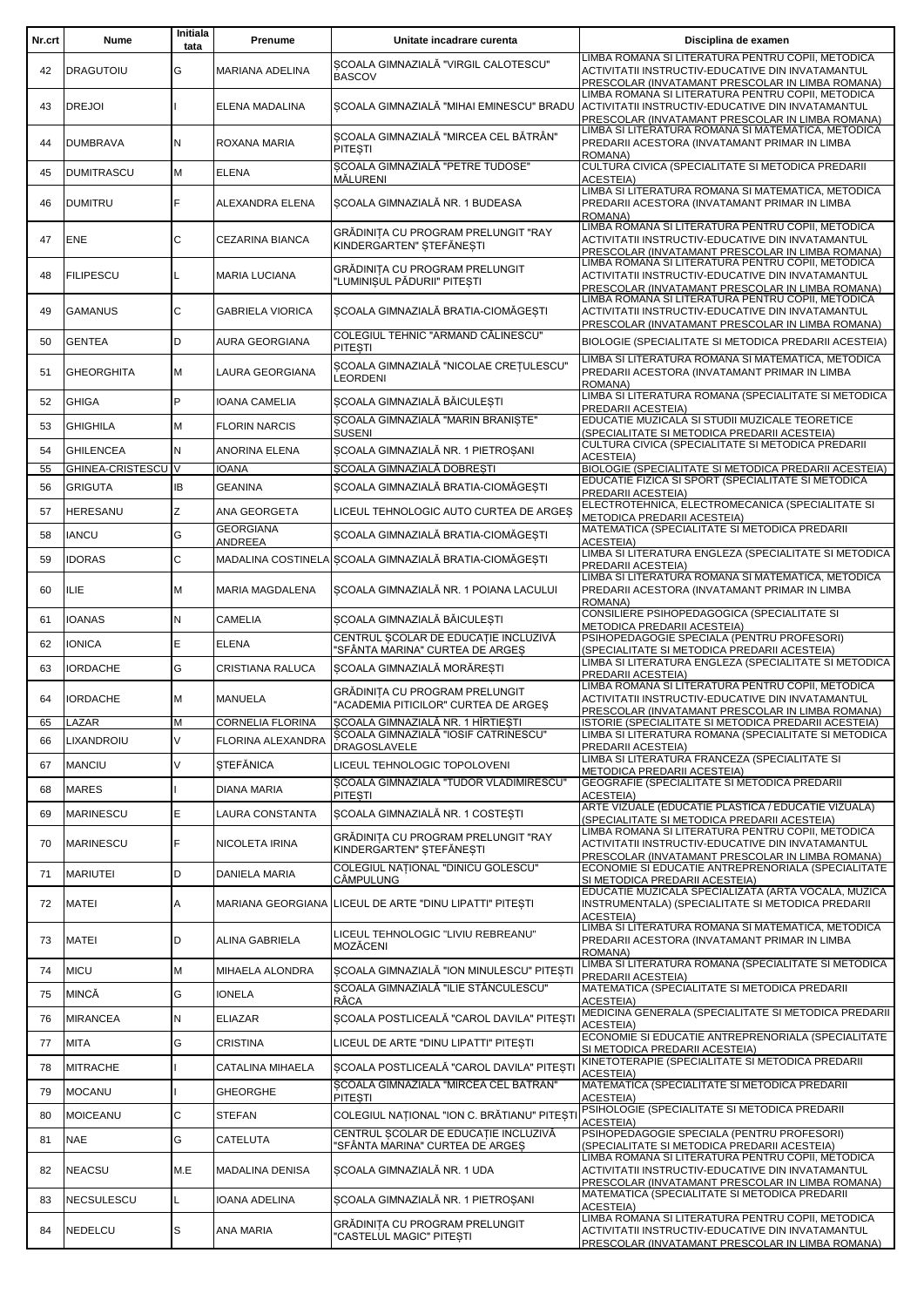| Nr.crt | Nume              | Initiala<br>tata | Prenume                 | Unitate incadrare curenta                                               | Disciplina de examen                                                                                                                                       |
|--------|-------------------|------------------|-------------------------|-------------------------------------------------------------------------|------------------------------------------------------------------------------------------------------------------------------------------------------------|
| 85     | <b>NEFERU</b>     | S                | <b>ADELINA</b>          | LICEUL TEHNOLOGIC AUTO CURTEA DE ARGES                                  | ECONOMIE SI EDUCATIE ANTREPRENORIALA (SPECIALITATE<br>SI METODICA PREDARII ACESTEIA)                                                                       |
| 86     | <b>NEGOITA</b>    | G                | <b>GEORGE CIPRIAN</b>   | LICEUL TEHNOLOGIC "DACIA" PITESTI                                       | EDUCATIE FIZICA SI SPORT (SPECIALITATE SI METODICA                                                                                                         |
|        |                   |                  |                         | COLEGIUL ECOLOGIC "PROF.UNIV.DR.                                        | PREDARII ACESTEIA)<br>SOCIOLOGIE (SPECIALITATE SI METODICA PREDARII                                                                                        |
| 87     | <b>NITA</b>       | N                | RENATE IULIANA          | ALEXANDRU IONESCU" PITESTI                                              | <b>ACESTEIA)</b><br>LIMBA ROMANA SI LITERATURA PENTRU COPII, METODICA                                                                                      |
| 88     | <b>NITESCU</b>    | т                | <b>ROXANA</b>           | GRĂDINIȚA CU PROGRAM PRELUNGIT<br>"ÎNGERAȘII" PITEȘTI                   | ACTIVITATII INSTRUCTIV-EDUCATIVE DIN INVATAMANTUL<br>PRESCOLAR (INVATAMANT PRESCOLAR IN LIMBA ROMANA)                                                      |
| 89     | <b>NUTOIU</b>     |                  | CORINA IOANA            | SCOALA GIMNAZIALĂ "PETRE ȚUȚEA" BOTENI                                  | LIMBA ROMANA SI LITERATURA PENTRU COPII, METODICA<br>ACTIVITATII INSTRUCTIV-EDUCATIVE DIN INVATAMANTUL<br>PRESCOLAR (INVATAMANT PRESCOLAR IN LIMBA ROMANA) |
| 90     | <b>OANCEA</b>     | C                | ALINA ROXANA            | ȘCOALA GIMNAZIALĂ NR. 1 LEREȘTI                                         | LIMBA ROMANA SI LITERATURA PENTRU COPII. METODICA<br>ACTIVITATII INSTRUCTIV-EDUCATIVE DIN INVATAMANTUL<br>PRESCOLAR (INVATAMANT PRESCOLAR IN LIMBA ROMANA) |
| 91     | <b>OLIVOTTO</b>   | F                | <b>MARIA MAGDALENA</b>  | LICEUL TEHNOLOGIC "VICTOR SLÅVESCU"<br><b>RUCĂR</b>                     | LIMBA ROMANA SI LITERATURA PENTRU COPII, METODICA<br>ACTIVITATII INSTRUCTIV-EDUCATIVE DIN INVATAMANTUL<br>PRESCOLAR (INVATAMANT PRESCOLAR IN LIMBA ROMANA) |
| 92     | OLTEANU           | $\vee$           | <b>ILIE BOGDAN</b>      | LICEUL TEHNOLOGIC AUTO CURTEA DE ARGES                                  | TRANSPORTURI - MAISTRI INSTRUCTORI (SPECIALITATE SI<br>METODICA PREDARII ACESTEIA)                                                                         |
| 93     | <b>OPREA</b>      | G                | ALEXANDRU OVIDIU        | LICEUL TEHNOLOGIC "DACIA" PITESTI                                       | TRANSPORTURI - MAISTRI INSTRUCTORI (SPECIALITATE SI<br>METODICA PREDARII ACESTEIA)                                                                         |
| 94     | OPRESCU           |                  | <b>CONSTANTIN ALIN</b>  | LICEUL TEHNOLOGIC CONSTRUCȚII DE MAȘINI<br><b>MIOVENI</b>               | EDUCATIE FIZICA SI SPORT (SPECIALITATE SI METODICA<br>PREDARII ACESTEIA)                                                                                   |
| 95     | <b>PALERU</b>     |                  | LUMINITA ELENA          | SCOALA GIMNAZIALĂ "CONSTANTIN<br>BRÂNCOVEANU" STEFĂNESTI                | EDUCATIE FIZICA SI SPORT (SPECIALITATE SI METODICA                                                                                                         |
| 96     | <b>PANTEA</b>     | C                | LUCICA COSTINA          | LICEUL TEHNOLOGIC "VICTOR SLĂVESCU"<br><b>RUCĂR</b>                     | PREDARII ACESTEIA)<br>LIMBA ROMANA SI LITERATURA PENTRU COPII, METODICA<br>ACTIVITATII INSTRUCTIV-EDUCATIVE DIN INVATAMANTUL                               |
| 97     | <b>PATRU</b>      | M                | <b>DENISA</b>           | ȘCOALA GIMNAZIALĂ "ION PILLAT" PITEȘTI                                  | PRESCOLAR (INVATAMANT PRESCOLAR IN LIMBA ROMANA)<br>EDUCATIE FIZICA SI SPORT (SPECIALITATE SI METODICA                                                     |
| 98     | <b>PAUN</b>       |                  | <b>IONELA LARISA</b>    | ȘCOALA GIMNAZIALĂ COȘEȘTI                                               | PREDARII ACESTEIA)<br>EDUCATIE FIZICA SI SPORT (SPECIALITATE SI METODICA                                                                                   |
|        |                   |                  |                         | CENTRUL SCOLAR DE EDUCATIE INCLUZIVĂ                                    | PREDARII ACESTEIA)<br>LIMBA ROMANA SI LITERATURA PENTRU COPII, METODICA                                                                                    |
| 99     | PESCARU           | C                | IOANA COSTINELA         | 'SFÂNTUL NICOLAE" CÂMPULUNG<br>SCOALA GIMNAZIALĂ "CONSTANTIN            | ACTIVITATII INSTRUCTIV-EDUCATIVE DIN INVATAMANTUL<br>PRESCOLAR (INVATAMANT PRESCOLAR IN LIMBA ROMANA)<br>MATEMATICA (SPECIALITATE SI METODICA PREDARII     |
| 100    | <b>PETRACHE</b>   | ТC               | <b>MIHAI CRISTIAN</b>   | BĂLĂCEANU STOLNICI" STOLNICI                                            | <b>ACESTEIA)</b>                                                                                                                                           |
| 101    | <b>PETRESCU</b>   | P                | <b>IOANA GEORGIANA</b>  | SCOALA GIMNAZIALĂ "CONSTANTIN<br>BRÂNCOVEANU" ȘTEFĂNEȘTI                | MATEMATICA (SPECIALITATE SI METODICA PREDARII<br><b>ACESTEIA)</b>                                                                                          |
| 102    | <b>PETRICIOIU</b> | G                | <b>MARIAN</b>           | CENTRUL SCOLAR DE EDUCAȚIE INCLUZIVĂ<br>"SFÂNTA MARINA" CURTEA DE ARGES | PSIHOPEDAGOGIE SPECIALA (PENTRU PROFESORI)<br>(SPECIALITATE SI METODICA PREDARII ACESTEIA)                                                                 |
| 103    | PIRIU             | $\vee$           | <b>DRAGOS ANDREI</b>    | SCOALA GIMNAZIALĂ "GHEORGHE I.I.C.                                      | EDUCATIE FIZICA SI SPORT (SPECIALITATE SI METODICA                                                                                                         |
|        |                   |                  |                         | BRĂTIANU" RĂTESTI<br>LICEUL TEHNOLOGIC "LIVIU REBREANU"                 | PREDARII ACESTEIA)<br>LIMBA ROMANA SI LITERATURA PENTRU COPII, METODICA                                                                                    |
| 104    | PIRVAN            | М                | <b>IULIANA CRISTINA</b> | <b>MOZĂCENI</b>                                                         | ACTIVITATII INSTRUCTIV-EDUCATIVE DIN INVATAMANTUL<br>PRESCOLAR (INVATAMANT PRESCOLAR IN LIMBA ROMANA)                                                      |
| 105    | PIRVU             | GH               | <b>DANIEL</b>           | SCOALA GIMNAZIALĂ "ION MINULESCU" PITESTI                               | EDUCATIE FIZICA SI SPORT (SPECIALITATE SI METODICA<br>PREDARII ACESTEIA)                                                                                   |
| 106    | <b>POPA</b>       | C                | <b>ELENA RAMONA</b>     | SCOALA GIMNAZIALĂ NR. 1 MIOVENI                                         | LIMBA SI LITERATURA FRANCEZA (SPECIALITATE SI<br>METODICA PREDARII ACESTEIA)                                                                               |
| 107    | <b>POPA</b>       |                  | <b>DIANA MARIA</b>      | GRĂDINITA CU PROGRAM PRELUNGIT "PRIMII<br>PASI" PITESTI                 | LIMBA ROMANA SI LITERATURA PENTRU COPII, METODICA<br>ACTIVITATII INSTRUCTIV-EDUCATIVE DIN INVATAMANTUL<br>PRESCOLAR (INVATAMANT PRESCOLAR IN LIMBA ROMANA) |
| 108    | POPESCU           | С                | <b>DALIA</b>            | SCOALA GIMNAZIALA NR. 1 UDA                                             | LIMBA ROMANA SI LITERATURA PENTRU COPII, METODICA<br>ACTIVITATII INSTRUCTIV-EDUCATIVE DIN INVATAMANTUL<br>PRESCOLAR (INVATAMANT PRESCOLAR IN LIMBA ROMANA) |
| 109    | <b>POPESCU</b>    | F                | NARCISA CRISTINA        | SCOALA GIMNAZIALĂ "CONSTANTIN<br>BRÂNCOVEANU" STEFĂNESTI                | EDUCATIE TEHNOLOGICA (SPECIALITATE SI METODICA<br>PREDARII ACESTEIA)                                                                                       |
| 110    | POPESCU           | G                | <b>GEORGIANA</b>        | SCOALA GIMNAZIALĂ "IORDACHE PĂCESCU"<br>COSESTI                         | LIMBA ROMANA SI LITERATURA PENTRU COPII, METODICA<br>ACTIVITATII INSTRUCTIV-EDUCATIVE DIN INVATAMANTUL<br>PRESCOLAR (INVATAMANT PRESCOLAR IN LIMBA ROMANA) |
| 111    | POPESCU           | M                | CALIN                   | COLEGIUL NAȚIONAL "ALEXANDRU ODOBESCU"<br><b>PITESTI</b>                | RELIGIE ORTODOXA (SPECIALITATE SI METODICA PREDARII<br><b>ACESTEIA)</b>                                                                                    |
| 112    | POSTELNICU        | V                | ROXANA FLORINA          | GRĂDINITA CU PROGRAM PRELUNGIT<br>'ÎNGERAȘII" PITEȘTI                   | LIMBA ROMANA SI LITERATURA PENTRU COPII, METODICA<br>ACTIVITATII INSTRUCTIV-EDUCATIVE DIN INVATAMANTUL                                                     |
| 113    | PREDA             | V                | <b>TATIANA</b>          | CLUBUL SPORTIV SCOLAR VIITORUL                                          | PRESCOLAR (INVATAMANT PRESCOLAR IN LIMBA ROMANA)<br>ECONOMIE SI EDUCATIE ANTREPRENORIALA (SPECIALITATE                                                     |
|        |                   |                  |                         | SCOALA GIMNAZIALĂ "PROF.UNIV.DR. ION                                    | SI METODICA PREDARII ACESTEIA)<br>LIMBA SI LITERATURA ROMANA SI MATEMATICA, METODICA                                                                       |
| 114    | <b>PURICEL</b>    | М                | ELENA ROXANA            | STOIA" CĂLDĂRARU                                                        | PREDARII ACESTORA (INVATAMANT PRIMAR IN LIMBA<br>ROMANA)<br>LIMBA ROMANA SI LITERATURA PENTRU COPII, METODICA                                              |
| 115    | <b>RADA</b>       |                  | <b>IONELA CRISTINA</b>  | GRĂDINIȚA CU PROGRAM PRELUNGIT "ALTINA"<br><b>PITESTI</b>               | ACTIVITATII INSTRUCTIV-EDUCATIVE DIN INVATAMANTUL<br>PRESCOLAR (INVATAMANT PRESCOLAR IN LIMBA ROMANA)<br>LIMBA ROMANA SI LITERATURA PENTRU COPII, METODICA |
| 116    | <b>RADOI</b>      | G                | MIHAELA ROXANA          | GRĂDINIȚA CU PROGRAM PRELUNGIT<br>'ARMONIA" PITESTI                     | ACTIVITATII INSTRUCTIV-EDUCATIVE DIN INVATAMANTUL<br>PRESCOLAR (INVATAMANT PRESCOLAR IN LIMBA ROMANA)                                                      |
| 117    | <b>RADOMIR</b>    | GH               | <b>CORNEL ADRIAN</b>    | ȘCOALA GIMNAZIALĂ VULPEȘTI                                              | MATEMATICA (SPECIALITATE SI METODICA PREDARII<br><b>ACESTEIA)</b>                                                                                          |
| 118    | <b>RADU</b>       | G                | <b>MIHAELA</b>          |                                                                         | LIMBA SI LITERATURA ROMANA SI MATEMATICA, METODICA<br>LICEUL TEHNOLOGIC "I.C. PETRESCU" STÎLPENI │PREDARII ACESTORA (INVATAMANT PRIMAR IN LIMBA<br>ROMANA) |
| 119    | RADU              |                  | ANAMARIA DENISA         | LICEUL TEHNOLOGIC TOPOLOVENI                                            | INDUSTRIE ALIMENTARA (SPECIALITATE SI METODICA<br>PREDARII ACESTEIA)                                                                                       |
| 120    | <b>RADUCU</b>     | P                | <b>TEREZA</b>           | GRĂDINIȚA CU PROGRAM PRELUNGIT "RAY<br>KINDERGARTEN" STEFÄNESTI         | LIMBA ROMANA SI LITERATURA PENTRU COPII, METODICA<br>ACTIVITATII INSTRUCTIV-EDUCATIVE DIN INVATAMANTUL<br>PRESCOLAR (INVATAMANT PRESCOLAR IN LIMBA ROMANA) |
| 121    | <b>RADULESCU</b>  | R.G              | <b>CARMEN GEORGETA</b>  | SCOALA GIMNAZIALĂ "VINTILĂ BRĂTIANU"<br><b>STEFÄNESTI</b>               | LIMBA ROMANA SI LITERATURA PENTRU COPII, METODICA<br>ACTIVITATII INSTRUCTIV-EDUCATIVE DIN INVATAMANTUL<br>PRESCOLAR (INVATAMANT PRESCOLAR IN LIMBA ROMANA) |
| 122    | <b>RADULET</b>    | <b>FF</b>        | ANDREEA-MARIA           | SCOALA GIMNAZIALĂ "MIRCEA GHIȚULESCU"<br><b>CUCA</b>                    | LIMBA SI LITERATURA ROMANA SI MATEMATICA, METODICA<br>PREDARII ACESTORA (INVATAMANT PRIMAR IN LIMBA<br>ROMANA)                                             |
| 123    | RAFIU             | МC               | <b>ANDREI MIHAI</b>     | SCOALA GIMNAZIALĂ "ȘTEFAN CEL MARE"<br>STEFAN CEL MARE                  | EDUCATIE FIZICA SI SPORT (SPECIALITATE SI METODICA<br>PREDARII ACESTEIA)                                                                                   |
| 124    | <b>RIZON</b>      | G                | <b>MARIANA</b>          | LICEUL TEHNOLOGIC "DACIA" PITEȘTI                                       | RELIGIE ORTODOXA (SPECIALITATE SI METODICA PREDARII<br><b>ACESTEIA)</b>                                                                                    |
| 125    | <b>ROSU</b>       | G                | LOREDANA                | CENTRUL SCOLAR DE EDUCATIE INCLUZIVĂ<br>'SFÂNTUL STELIAN" COSTEȘTI      | PSIHOPEDAGOGIE SPECIALA (PENTRU PROFESORI)<br>(SPECIALITATE SI METODICA PREDARII ACESTEIA)                                                                 |